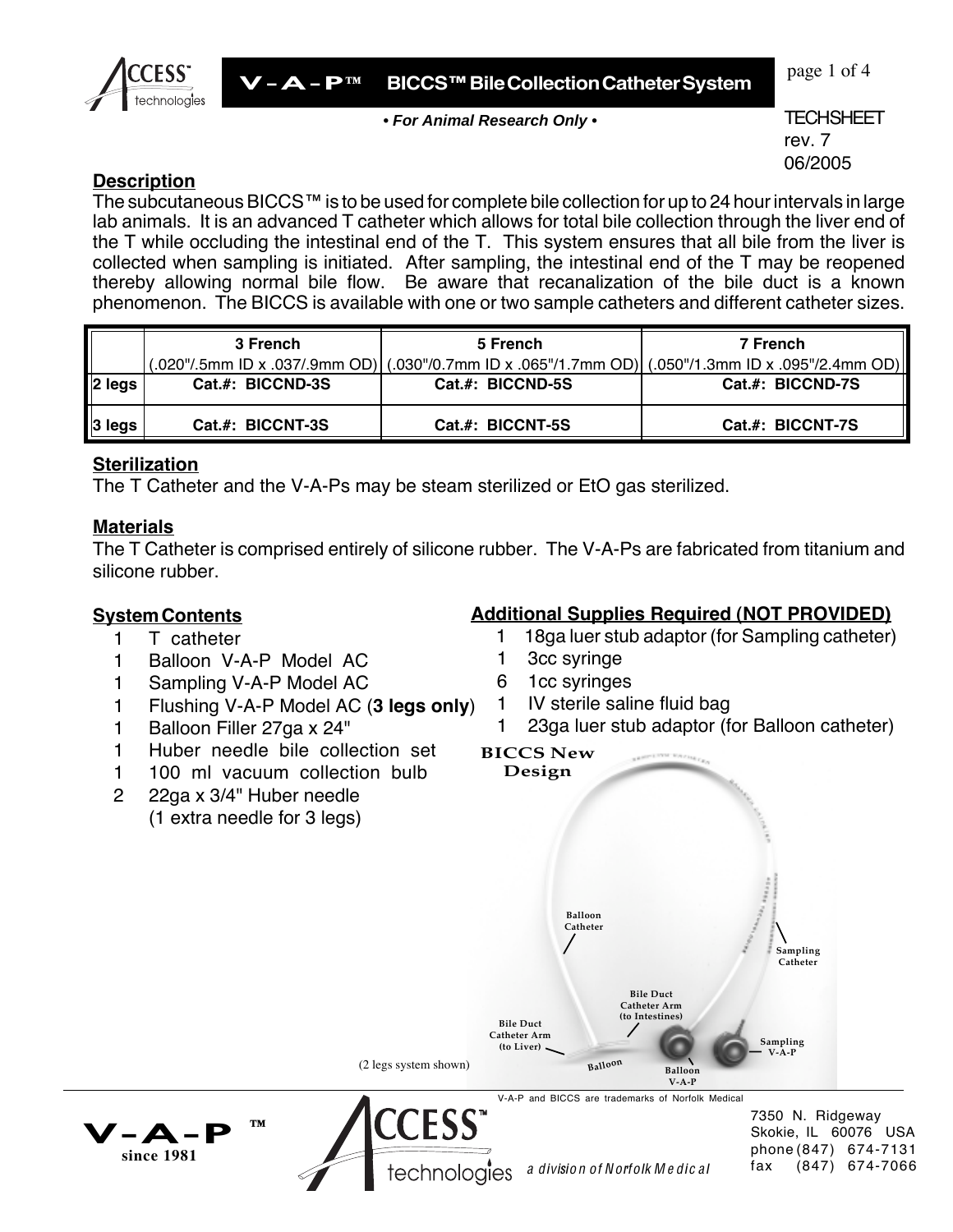

NOTE: To the 4.5 or 6 French Balloon catheter (small ID) you will attach the Balloon V-A-P (Model CP4AC-4.5S or 6S with smaller dia. barbed pin). To the Sampling catheter (clear) you will attach the Sampling V-A-P (Model CP4AC-3S, AC-5S or AC-7S with larger dia. barbed pin). The same for Flushing catheter (3 legs only)

**1. Test Patency:** Attach "arm" on the liver side of T catheter to a sterile saline bag which is raised to 24" head height above the T. **a)** Clamp off opposite arm (intestinal side) and flushing catheter of T and allow saline to flow through Sampling Catheter to assess proper flow. **b)** Next, unclamp the intestinal side arm of the T, leave the clamp on the flushing catheter, and clamp off sampling catheter to assess proper flow through the T **(For 2 legs, stop here). c)** Last check, unclamp the flushing cathehter side arm of the T, leave the clamp on the sampling catheter, and camp off the intestinal side arm to assess proper flow.



**2. Insert Filler:** Clamp off flow from the bag. Bend 4.5 or 6 French balloon catheter at a right angle where it meets the T section. Pass 27ga stainless steel tubing "Filler" through the 4.5 or 6 French balloon catheter to this bend. Do not pass Filler beyond this bend point as it may proceed to the balloon and damage the balloon. Attach a 3cc syringe filled with hypertonic 50% glucose solution to the PVC tubing attached to the Filler.



**3. Fill Balloon Catheter: a)** Using the 3cc syringe filled with hypertonic 50% glucose, infuse solution through the Filler until solution begins coming out of the proximal end of the balloon catheter. **b)** Slowly retract the Filler while continuing to infuse solution until Filler is removed from 6 French balloon catheter. This process may be thought of as a "backfilling" operation and is designed to remove air from the entire length of 4.5 or 6 French balloon catheter. **c)** Quickly clamp open end of 4.5 or 6 French balloon catheter.



**4. Attach V-A-Ps:** Fill Balloon V-A-P with hypertonic 50% glucose solution to remove all air, attach to 4.5 or 6 French balloon catheter, and remove clamp. Connect sampling catheter to Sampling V-A-P and flushing catheter to Flushing V-A-P (for 3 legs only). Do not place sleeve yet. Simply place catheters over barbed pins.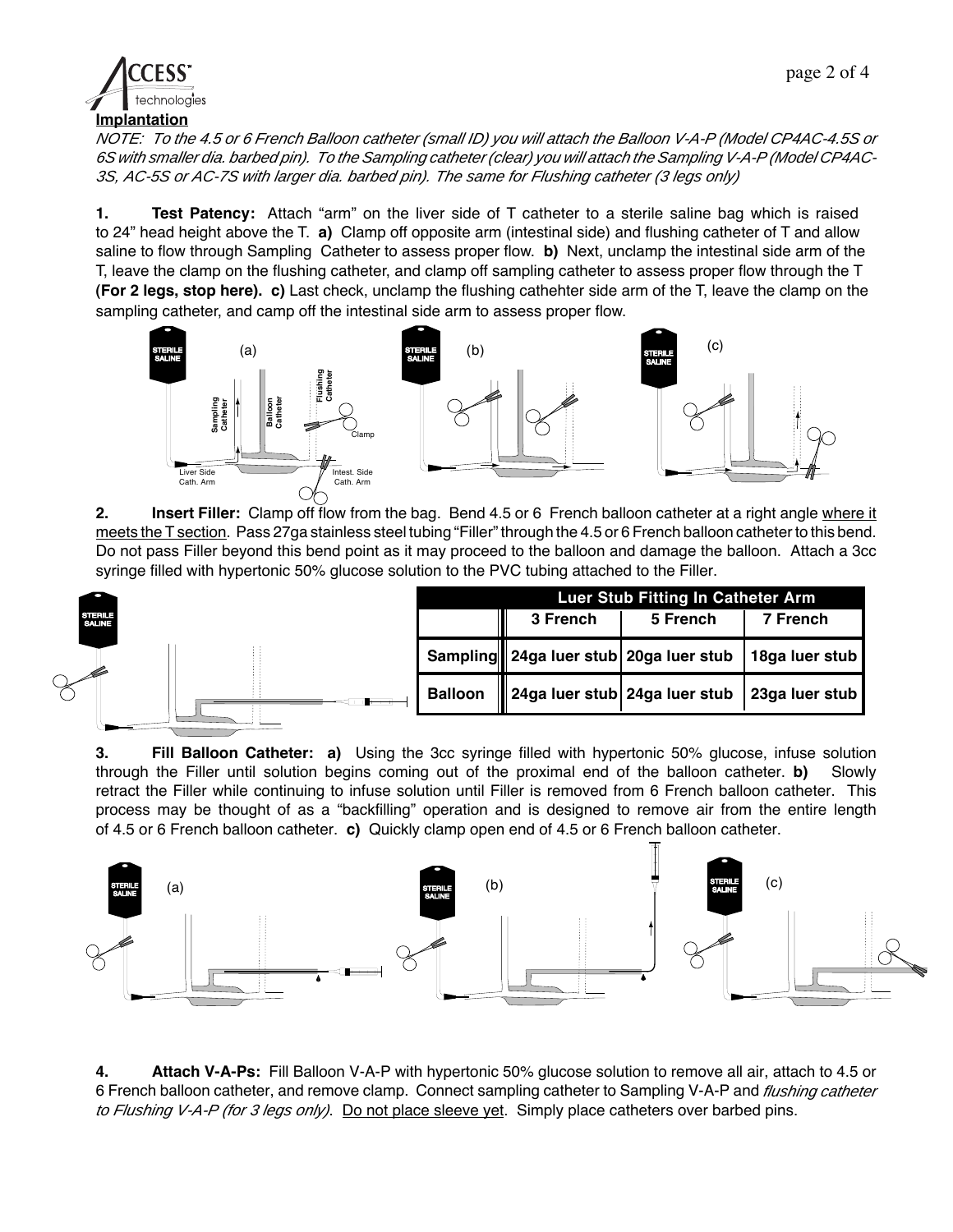

**5. Resume Flow Through T:** Resume flow from the saline bag through the T.

**6. Occlude Balloon :** Insert 22ga Huber needle into Sampling V-A-P. Draw up the exact amount of hypertonic 50% glucose solution indicated in the table below into a 1cc syringe attached to 22ga Huber needle and insert into Balloon V-A-P. Fully depress the syringe plunger to ensure that the balloon is closing off flow through the T and diverting it to the Sampling V-A-P. Remove Huber needle and syringe from port while keeping plunger depressed. Saline should be flowing through the Sampling V-A-P.



|           | <b>Approx. Occlude Balloon Volume</b> |  |
|-----------|---------------------------------------|--|
| 6 French  | 4.5 French                            |  |
| $0.06$ cc | $0.04 \text{ cc}$                     |  |

**7. Unocclude Balloon:** Flush the 22ga Huber needle with air and attach to a pre-wetted (inside), empty 1cc syringe. Leave the plunger unimpeded. Insert the needle and syringe into the Balloon V-A-P. The balloon will force an amount of the 50% glucose solution and some air into the syringe. Check the table below to determine what return volume to expect. Gently retract the plunger another .01cc. Flow of sterile saline should resume through the T.



| Approx. Unocclude Balloon Return Vol. |                  |  |
|---------------------------------------|------------------|--|
| 6 French                              | 4.5 French       |  |
| $0.04 - 0.05$ cc                      | $0.03 - 0.04$ cc |  |

**8.** Repeat Step 6 and Step 7 two more times. That is "Occlude" and "Unocclude" and again "Occlude" and "Unocclude." This is an important procedure which fully "primes" the balloon.

**9.** Disconnect saline bag and remove 22ga Huber needle from Sampling V-A-P. Ensure that the balloon is unoccluded.

**10. Cannulate Bile Duct:** Cannulate bile duct with the two arms of the T making sure that the side of the T with the clear bile sampling catheter is on the side of the liver. This may be done by either making two small nicks in the bile duct for each catheter arm or by transecting the bile duct. The liver side bile duct catheter tip should be distal to the hepatic duct(s). The itestinal side bile duct catheter tip should be proximal to the sphincter of Oddi. Observe for shunting flow from liver side through to the intestinal side.